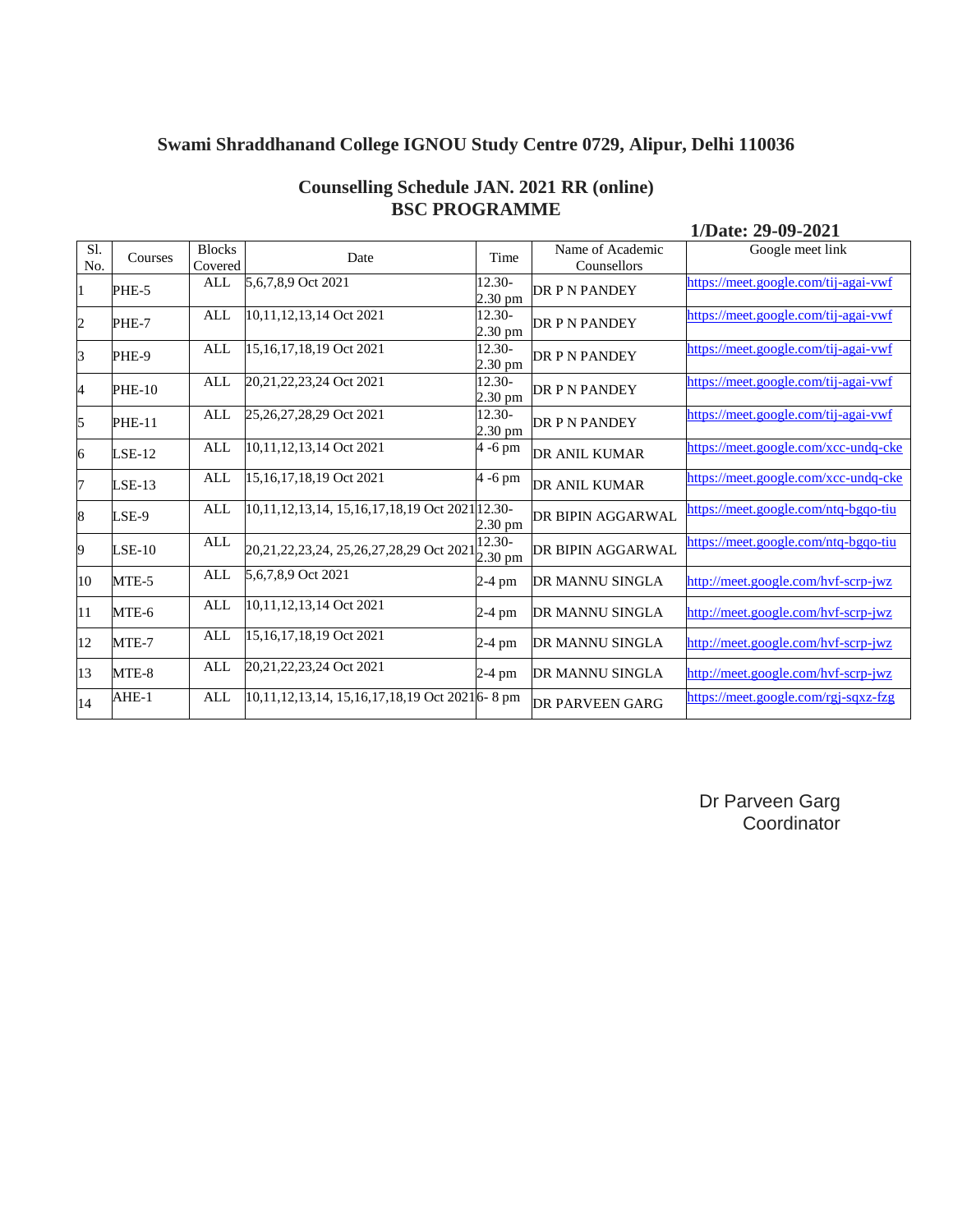| SI.<br>No. | Courses | <b>Blocks</b><br>Covered | Date                                                                             | Time | Name of Academic<br>Counsellors | Google meet link                                       |
|------------|---------|--------------------------|----------------------------------------------------------------------------------|------|---------------------------------|--------------------------------------------------------|
|            | TS-4    | ALL                      | $\sqrt{10,11,12,13,14,15,16,17,18,19}$ Oct 2021 $\left _{5-7 \text{ pm}}\right $ |      | DR DEVENDER S<br>YADAV          | https://meet.google.com/gui-hhdv-nwp                   |
| 2          | $TS-5$  | ALL                      | $20,21,22,23,24,25,26,27,28,29$ Oct 2021 $\vert_{5-7 \text{ pm}}$                |      | DR DEVENDER S<br>YADAV          | https://meet.google.com/gui-hhdv-nwp                   |
|            | $TS-3$  | ALL                      | $\sqrt{10,11,12,13,14,15,16,17,18,19}$ Oct 2021 $\frac{1}{4.6}$ pm               |      |                                 | DR OMPRAKASH KOLI https://meet.google.com/bvj-bohb-bwv |
| 4          | $TS-7$  | ALL                      | $20,21,22,23,24,25,26,27,28,29$ Oct 2021 4-6 pm                                  |      |                                 | DR OMPRAKASH KOLI https://meet.google.com/bvj-bohb-bwv |
|            | $FST-1$ | ALL                      | 20,21,22,23,24,25,26,27,28,29 Oct 2021 6-8 pm                                    |      | DR PARVEEN GARG                 | https://meet.google.com/rgj-sqxz-fzg                   |

### **Counselling Schedule JAN. 2021 RR (online) BTS PROGRAMME**

**1/Date: 29-09-2021**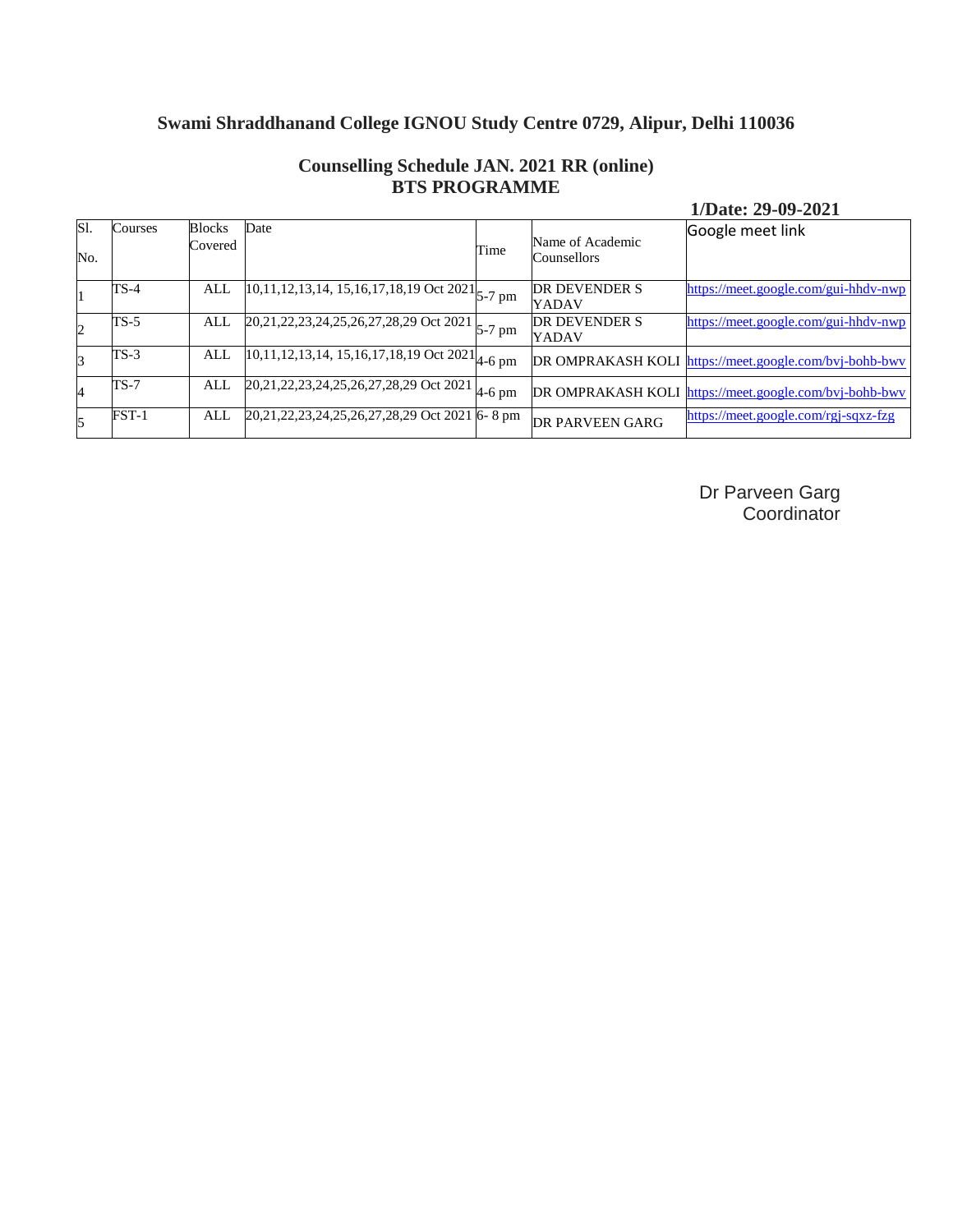#### **Counselling Schedule JAN. 2021 RR (online) BA PROGRAMME**

**1/Date: 29-09-2021**

| SI.<br>No.               | Courses         | <b>Blocks</b><br>Covered | Date                                                                 | Time     | Name of Academic<br>Counsellors          | Google meet link                                |
|--------------------------|-----------------|--------------------------|----------------------------------------------------------------------|----------|------------------------------------------|-------------------------------------------------|
|                          | <b>BHDA-101</b> | <b>ALL</b>               | 5,6,7,8,9 Oct 2021                                                   | $2-4$ pm | DR MAMTA KUMARI                          | https://meet.google.com/tpi-ndqc-ucd            |
| $\overline{c}$           | <b>BHDE-106</b> | <b>ALL</b>               | 10,11,12,13,14, 15,16,17,18,19 Oct 20212-4 pm                        |          | DR MAMTA KUMARI                          | https://meet.google.com/tpi-ndqc-ucd            |
| $\overline{\mathbf{3}}$  | <b>BHDE-107</b> | <b>ALL</b>               | 20,21,22,23,24,25,26,27,28,29 Oct 2021 2-4 pm                        |          | DR MAMTA KUMARI                          | https://meet.google.com/tpi-ndqc-ucd            |
| $\overline{\mathcal{A}}$ | <b>BEGE-103</b> | <b>ALL</b>               | $10,11,12,13,14, 15,16,17,18,19$ Oct 2021 $ 12-2$ pm DR SEEMA VERMA  |          |                                          | https://meet.google.com/aji-fyvz-auq            |
| 5                        | <b>BEGE-104</b> | <b>ALL</b>               | 20,21,22,23 Oct 2021                                                 |          | 12-2 pm DR SEEMA VERMA                   | https://meet.google.com/aji-fyvz-auq            |
| 6                        | <b>BEGE-105</b> | <b>ALL</b>               | 24,25,26,27 Oct 2021                                                 |          | 12-2 pm DR SEEMA VERMA                   | https://meet.google.com/aji-fyvz-auq            |
| 7                        | <b>BEGE-106</b> | <b>ALL</b>               | 10,11,12,13 Oct 2021                                                 | 6-8 pm   | <b>DR REENA KAPOOR</b>                   | https://meet.google.com/yzn-wxyd-ptm            |
| 8                        | $CTE-3$         | <b>ALL</b>               | 14,15,16,17,18 Oct 2021                                              | 6-8 pm   | <b>DR REENA KAPOOR</b>                   | https://meet.google.com/yzn-wxyd-ptm            |
| 9                        | CTE-4           | <b>ALL</b>               | 19,20,21,22 Oct 2021                                                 | 6-8 pm   | DR REENA KAPOOR                          | https://meet.google.com/yzn-wxyd-ptm            |
| 10                       | EHD-2           | <b>ALL</b>               | 10,11,12,13,14, 15,16,17,18,19 Oct 2021 5.10-7.10 DR RAM PRAKASH     | pm       | SINGH                                    | https://meet.google.com/vxd-vphj-qvq            |
| 11                       | EHD-3           | <b>ALL</b>               | 20,21,22,23,24,25,26,27,28,29 Oct 2021                               | pm       | 5.10-7.10 DR RAM PRAKASH<br><b>SINGH</b> | https://meet.google.com/vxd-vphj-qvq            |
| 12                       | EHI-1           | <b>ALL</b>               | 10,11,12,13,14, 15,16,17,18,19 Oct 2021                              |          | 11-1 pm DR SANDEEP KUMAR                 | https://meet.google.com/ytr-kkxd-aqd            |
| 13                       | $EHI-2$         | <b>ALL</b>               | 20,21,22,23,24,25,26,27,28,29 Oct 2021                               |          | 11-1 pm DR SANDEEP KUMAR                 | https://meet.google.com/ytr-kkxd-aqd            |
| 14                       | EHI-3           | <b>ALL</b>               | $10,11,12,13,14, 15,16,17,18,19$ Oct 2021 <sup>3</sup> -5 pm         |          | DR SANDEEP KUMAR                         | https://meet.google.com/ytr-kkxd-aqd            |
| 15                       | $EHI-4$         | <b>ALL</b>               | 20,21,22,23,24,25,26,27,28,29 Oct 2021                               | 3-5 pm   | DR SANDEEP KUMAR                         | https://meet.google.com/ytr-kkxd-aqd            |
| 16                       | <b>ESO-11</b>   | <b>ALL</b>               | $10,11,12,13,14, 15,16,17,18,19$ Oct 2021 $\vert$ 12-2 pm            |          | DR JASRAJ SINGH                          | https://meet.google.com/nzz-vfdi-xwy            |
| 17                       | <b>ESO-12</b>   | <b>ALL</b>               | 20,21,22,23,24,25,26,27,28,29 Oct 2021                               |          | 12-2 pm DR JASRAJ SINGH                  | https://meet.google.com/nzz-vfdi-xwy            |
| 18                       | <b>ESO-15</b>   | <b>ALL</b>               | $\overline{10,11,12,13,14, 15,16,17,18,19 \text{ Oct } 2021}$ 3-5 pm |          | DR GANDHARV<br><b>KOUSHIY</b>            | https://meet.google.com/cug-qkww-<br>wsk        |
| 19                       | <b>ESO-16</b>   | <b>ALL</b>               | 20,21,22,23,24,25,26,27,28,29 Oct 2021                               | 3-5 pm   | <b>DR GANDHARV</b><br><b>KOUSHIY</b>     | https://meet.google.com/cug-qkww-<br>wsk        |
| 20                       | BSWE-4          | <b>ALL</b>               | 10,11,12,13,14, 15,16,17,18,19 Oct 2021 3-5 pm                       |          | <b>MS. NAINIKA</b><br><b>KAUSHIK</b>     | https://meet.google.com/xmm-ppgy-<br>ivx        |
| 21                       | BSWE-5          | <b>ALL</b>               | 20,21,22,23,24,25,26,27,28,29 Oct 2021 3-5 pm                        |          | <b>MS. NAINIKA</b><br><b>KAUSHIK</b>     | https://meet.google.com/xmm-ppgy-<br><u>ivx</u> |
|                          |                 |                          |                                                                      |          |                                          |                                                 |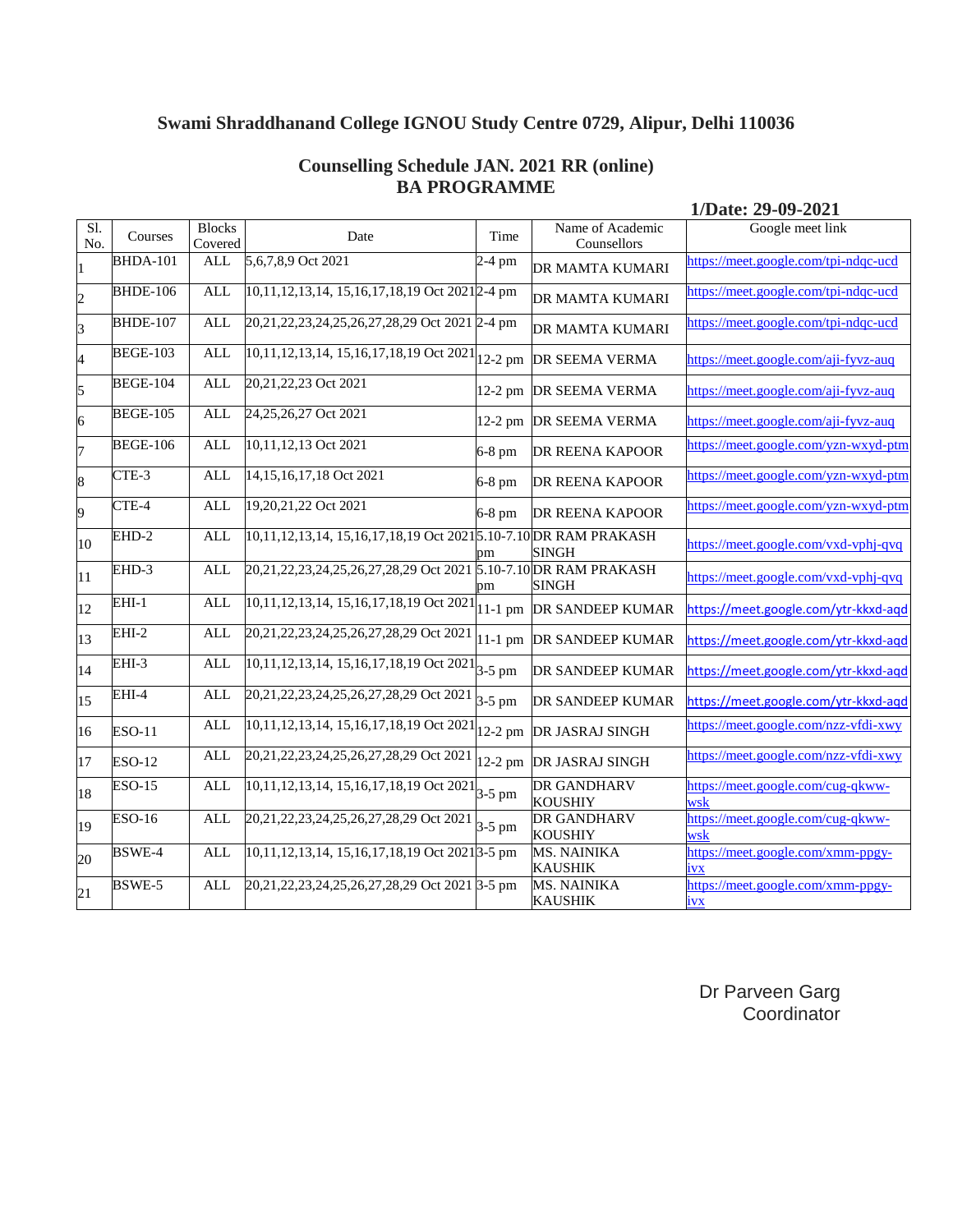### **Counselling Schedule JAN. 2021 RR (online) MCOM/MEG/MHD/MTTM/MSW/MEC PROGRAMME**

#### **1/Date: 29-09-2021**

| Sl.             | Courses        | <b>Blocks</b> | Date                                                                           | Time            | Name of Academic        | Google meet link                     |
|-----------------|----------------|---------------|--------------------------------------------------------------------------------|-----------------|-------------------------|--------------------------------------|
| No.             |                | Covered       |                                                                                |                 | Counsellors             |                                      |
|                 | $MCO-3$        | All           | 10,11,12,13,14, 15,16,17 Oct 2021                                              | $1-3$ pm        | DR D R JALWANI          | https://meet.google.com/jnx-crhq-gwm |
| $\overline{c}$  | MCO-6          | All           | 18, 19, 20, 21, 22, 23, 24, 25 Oct 2021                                        | 1-3 pm          | DR D R JALWANI          | https://meet.google.com/jnx-crhq-gwm |
| 3               | $MEG-10$       | All           | $\frac{10,12,12,13,14}{10,11,12,13,14,15,16,17,18,19 \text{ Oct}}$ 2021 6-8 pm |                 | DR CHETNA SHARMA        | https://meet.google.com/yxk-divv-chv |
| 4               | $MEG-11$       | All           | 20,21,22,23,24,25,26,27,28,29 Oct 2021                                         | 6-8 pm          | DR CHETNA SHARMA        | https://meet.google.com/yxk-divv-chv |
| 5               | $MHD-13$       | All           | 10,11,12,13,14 Oct 2021                                                        | 5-7 pm          | <b>DR PRADEEP KUMAR</b> | https://meet.google.com/tio-kbpw-txd |
| б               | $MHD-14$       | All           | 15,16,17,18,19, Oct 2021                                                       | 5-7 pm          | DR PRADEEP KUMAR        | https://meet.google.com/tio-kbpw-txd |
| 7               | $MHD-18$       | All           | 20, 21, 22, 23, 24 Oct 2021                                                    | 5-7 pm          | DR PRADEEP KUMAR        | https://meet.google.com/tio-kbpw-txd |
| 8               | <b>MSW-007</b> | All           | 10,11,12,13,14 Oct 2021                                                        | 7.30-9.30<br>рm | DR VINAY KUMAR          | https://meet.google.com/mje-vdpv-hpg |
| 9               | <b>MSW-008</b> | All           | 15,16,17,18,19, Oct 2021                                                       | 7.30-9.30<br>nm | DR VINAY KUMAR          | https://meet.google.com/mje-vdpv-hpg |
| 10              | <b>MSW-009</b> | All           | 20, 21, 22, 23, 24 Oct 2021                                                    | 7.30-9.30<br>pm | DR VINAY KUMAR          | https://meet.google.com/mje-vdpv-hpg |
| 11              | $MSW-17$       |               | 25,26,27,28,29 Oct 2021                                                        | 7.30-9.30<br>pm | DR VINAY KUMAR          | https://meet.google.com/mje-vdpv-hpg |
| 12              | MHI-3          | All           | 10,11,12,13,14, 15,16,17,18,19 Oct 2021 3-5 pm                                 |                 | <b>DR RACHNA</b>        | https://meet.google.com/ouu-zxke-ryr |
| $\overline{13}$ | MHI-6          | All           | 20, 21, 22, 23, 24, 25, 26, 27, 28, 29 Oct 2021                                | $11-1$ pm       | <b>DR RACHNA</b>        | https://meet.google.com/ouu-zxke-ryr |
| $\overline{14}$ | $MHI-8$        | All           | 20,21,22,23,24,25,26,27,28,29 Oct 2021 3-5 pm                                  |                 | <b>DR RACHNA</b>        | https://meet.google.com/ouu-zxke-ryr |
| 15              | MECE-4         | ALL           | 10,11,12,13,14, 15,16,17 Oct 2021                                              | 11-1 pm         | DR NIDHI JINDAL         | https://meet.google.com/ter-sjpe-bru |
| 16              | MEC-6          | ALL           | 18, 19, 20, 21, 22, 23, 24, 25 Oct 2021                                        | $11-1$ pm       | DR NIDHI JINDAL         | https://meet.google.com/ter-sjpe-bru |
| 17              | MEC-7          | 2             | 26, 27, 28, 29, 30, 31 Oct 2021                                                | 11-1 pm         | DR NIDHI JINDAL         | https://meet.google.com/ter-sjpe-bru |